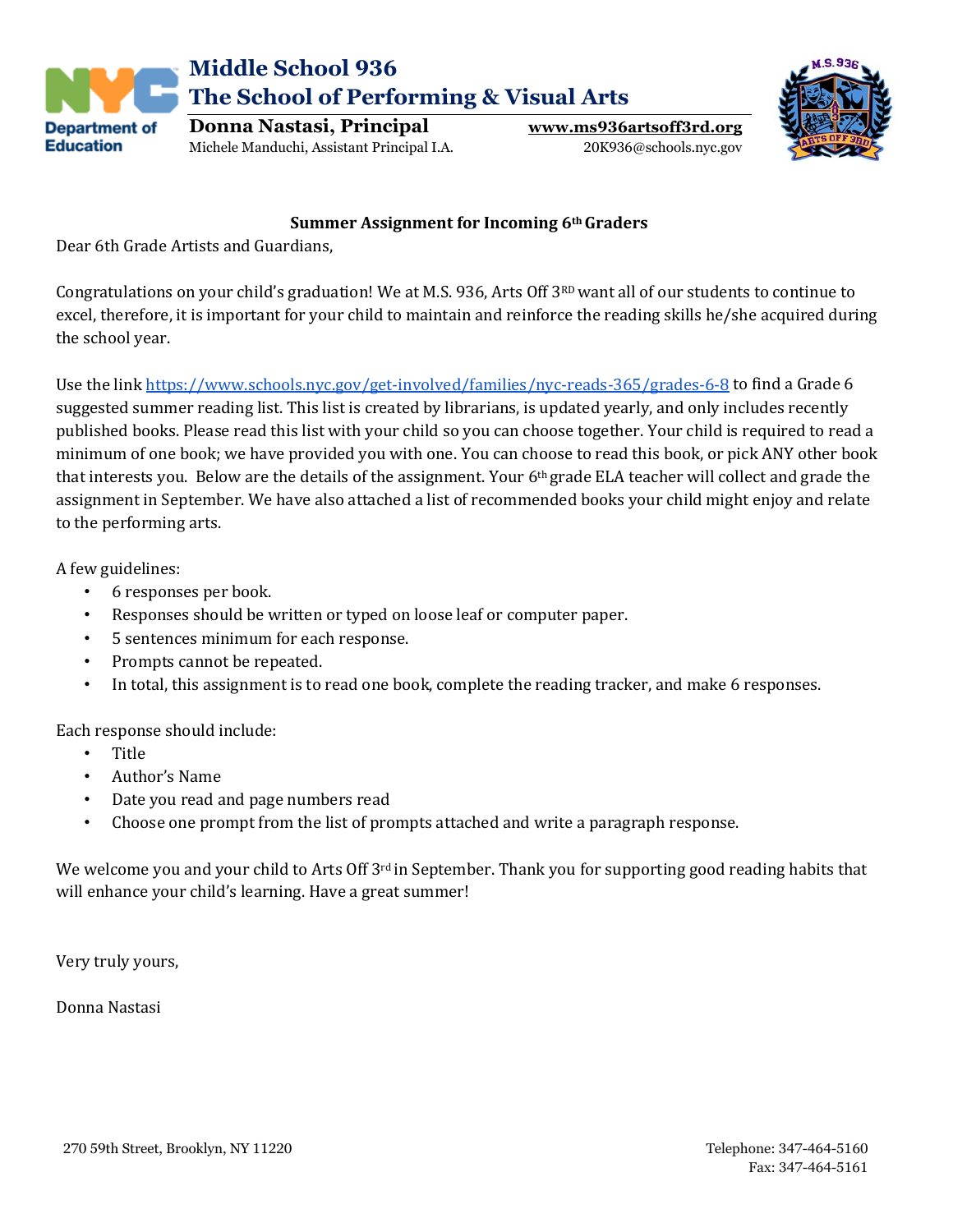## **Directions: Fill out the graphic organizer each time you read. Write your responses on a separate piece of paper and attach to this graphic organizer.**

| Title of your novel:  |                 |                   |                                                       |
|-----------------------|-----------------|-------------------|-------------------------------------------------------|
| Author of your novel: |                 |                   |                                                       |
| Date you read:        | Pages you read: | Time Start/Ended: | Did you write about today's reading?<br>(Yes/No) Why? |
|                       |                 |                   |                                                       |
|                       |                 |                   |                                                       |
|                       |                 |                   |                                                       |
|                       |                 |                   |                                                       |
|                       |                 |                   |                                                       |
|                       |                 |                   |                                                       |
|                       |                 |                   |                                                       |
|                       |                 |                   |                                                       |
|                       |                 |                   |                                                       |
|                       |                 |                   |                                                       |
|                       |                 |                   |                                                       |
|                       |                 |                   |                                                       |
|                       |                 |                   |                                                       |
|                       |                 |                   |                                                       |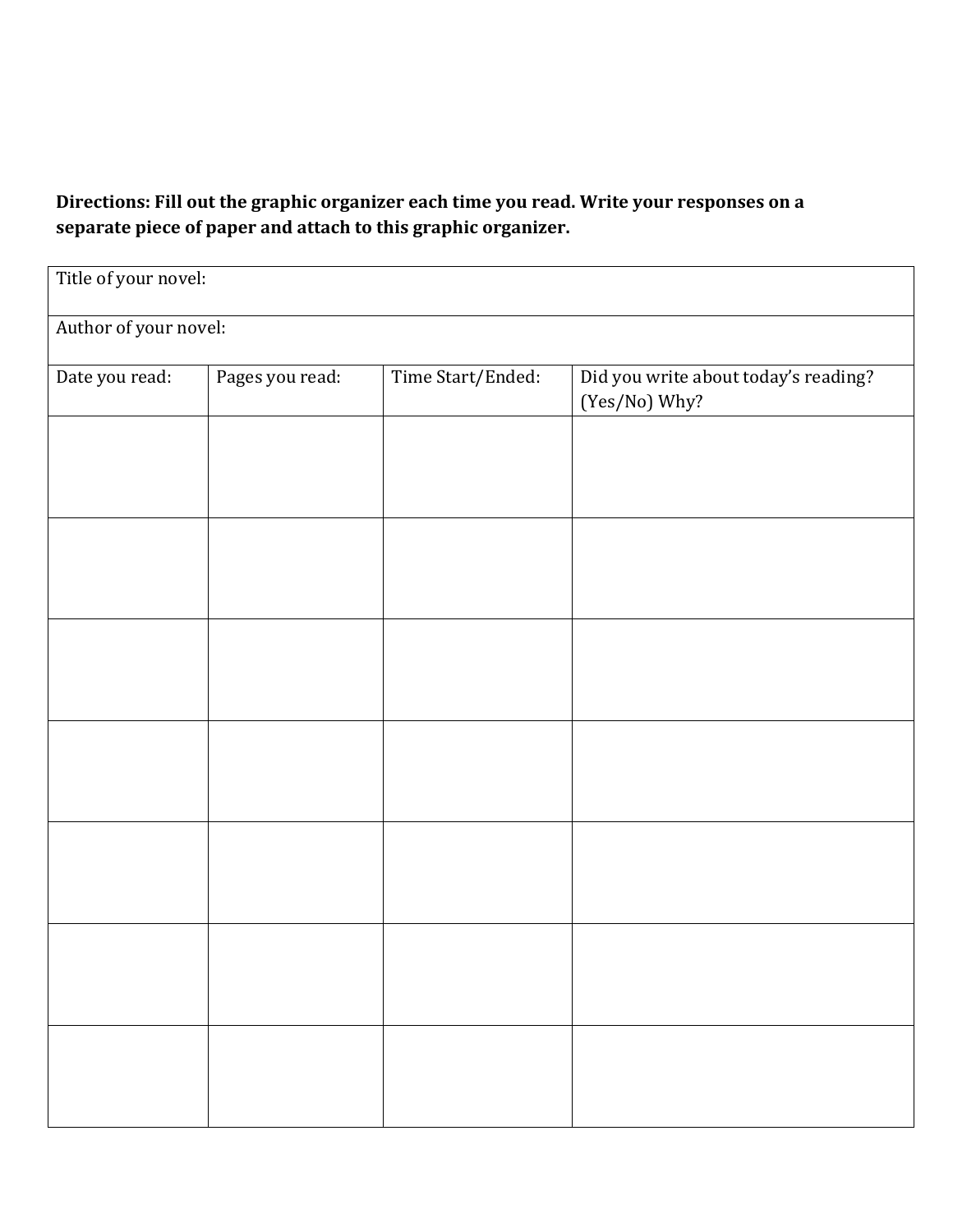# **Middle School 936 The School of Performing & Visual Arts Donna Nastasi, Principal [www.ms936artsoff3rd.org](http://www.ms936artsoff3rd.org/)**

**Department of Education** 

Michele Manduchi, Assistant Principal I.A. 20K936@schools.nyc.gov



Choose a different prompt for each response from the sentence stems below.

- This (character, place, event) reminds me of .............because...................
- This conflict reminds me of ..............
- The character I (like, admire, dislike) is .......... because...............
- The setting of this story is important because ................
- A question I have about this book is ...............because..................
- When I read this book I felt ..................
- If I were this (list the name) character, I would ............................
- If I could talk to one of the book's characters I would (ask or say)..............
- I predict that ............... because...................
- I don't understand the part of the story when .............
- The most interesting part of the book was .......................... because ...............................
- The big ideas in the book were ........................
- Some important details I noticed were .................. They were important because ...............
- My feelings about the book changed when ..........
- The book is an effective piece of writing because ................
- I thought this book was (realistic, unrealistic) because .....................
- The genre of the book is ......... because it has (list characteristics).
- I (agreed, disagreed) with the author about ..............
- If I were the author, I would have changed the part of the story when ...........
- To summarize the text, I would say .................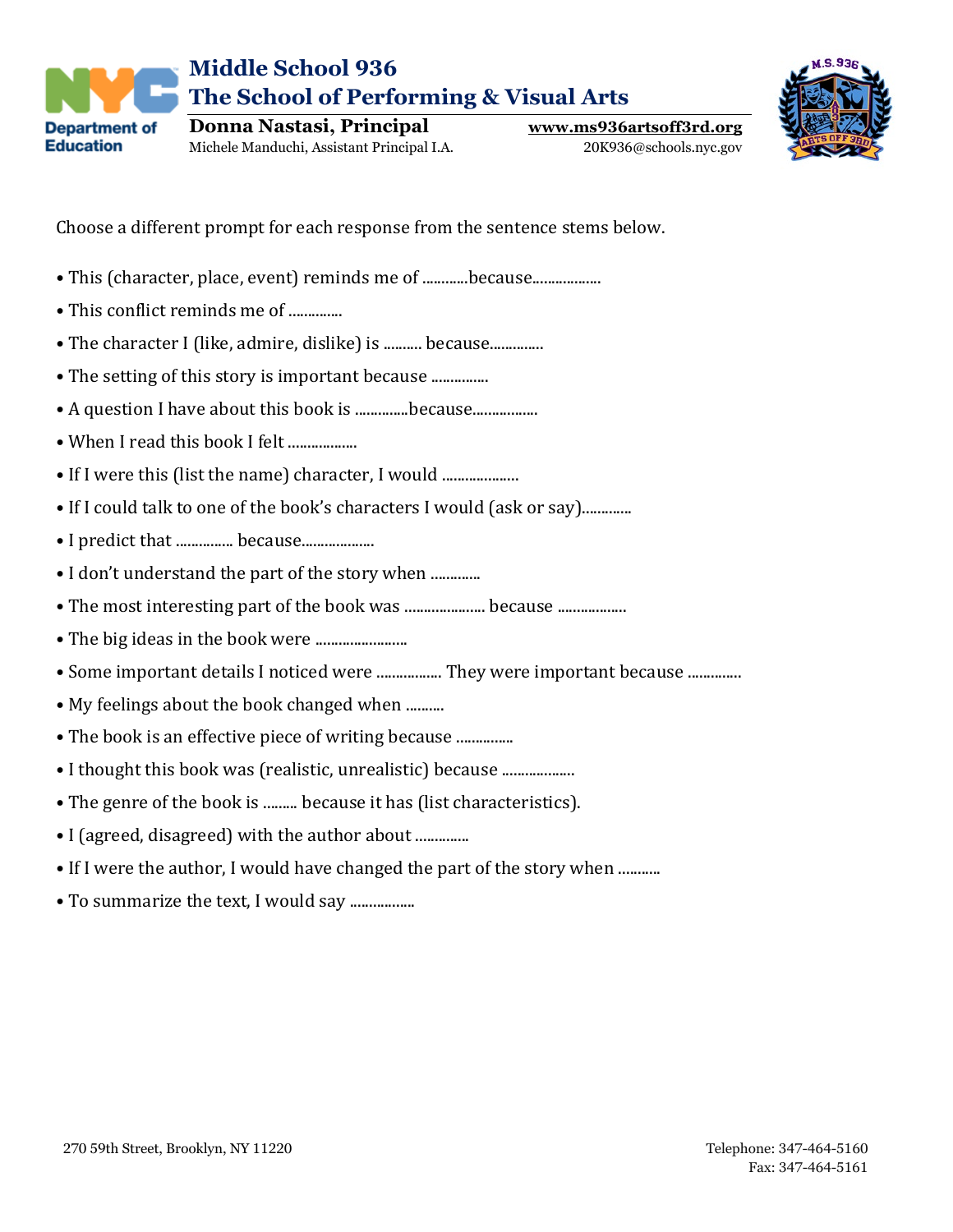### **Where can I find an interesting Book?**

Have you heard of TEACH HUB?

TEACH HUB is a learning platform you will be using next year at M.S. 936! And, it has a ton of great resources to borrow FREE books for your summer reading!

Here's how to access the site:

- 1. Go to schools.nyc.gov and search for TEACH HUB
- 2. Click on TeachHub



- 3. At this point, you will have to sign in. If you do not already have a password, create one here. You will need your OSIS number and your birth date. It's EASY!
- 4. When you are in TeachHub you can find **FREE** books in many different sites including:



|           | User name / Email                                                                  |
|-----------|------------------------------------------------------------------------------------|
| MManduchi |                                                                                    |
| Password  |                                                                                    |
|           |                                                                                    |
| Sign In   |                                                                                    |
|           | <b>DOE Employees</b><br>Your User name is your DOE email without @schools.nyc.gov. |
|           | Forgot or need to change your password?                                            |
|           | <b>Students</b>                                                                    |
|           | Find your User name/Reset your Password                                            |

**All three sites are FREE for you to use and borrow books!**

#### **HAPPY READING!!!**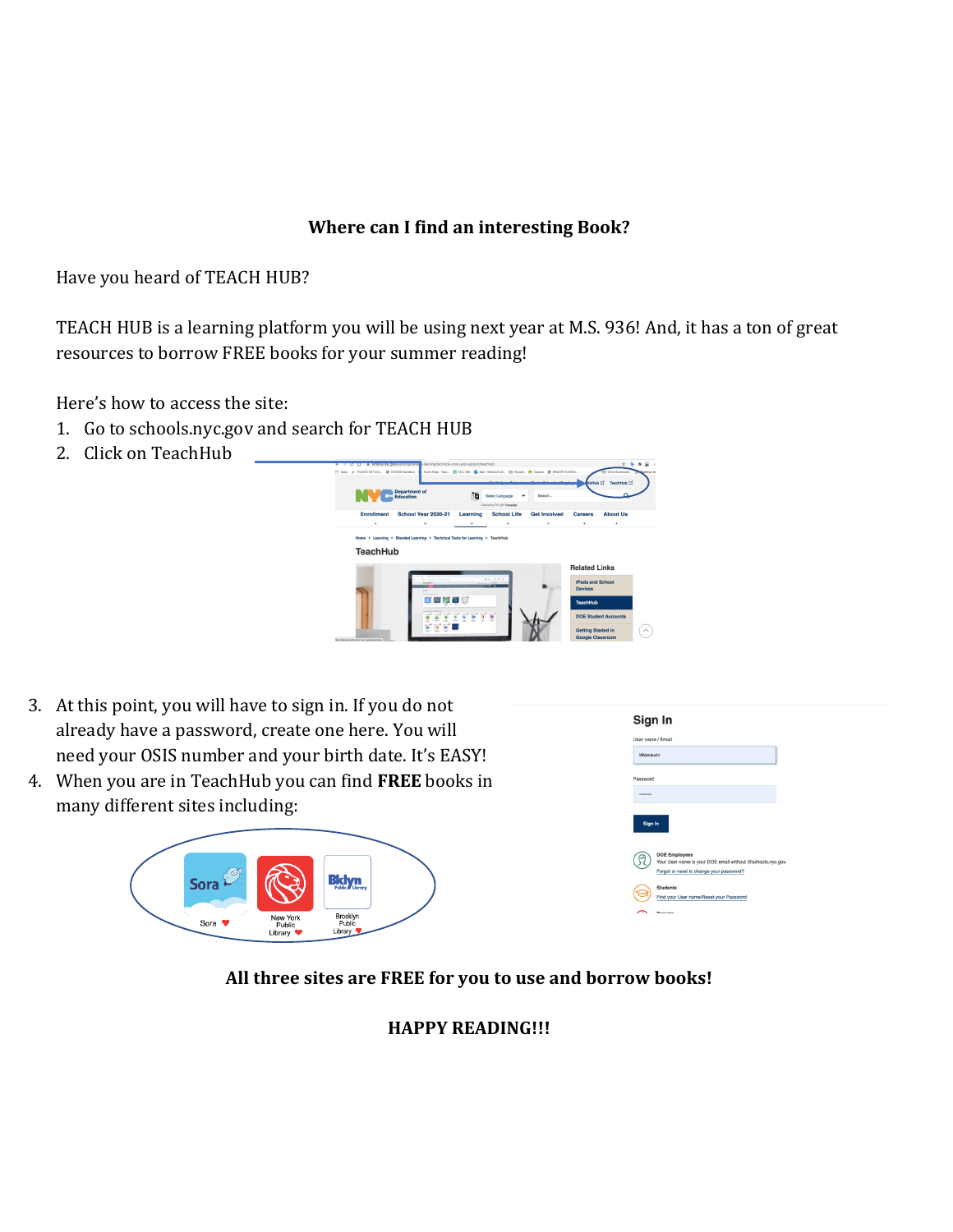



**Suggested Book List**

**Although you may choose any book to complete your summer reading assignment, here are some suggested book titles to get you started. All the books below have an arts theme as well as celebrate wonderful storytelling**

**Better Nate Than Ever by Tim Federle** Nate Foster has big dreams. His whole life, he's wanted to star in a Broadway show. (Heck, he'd settle for seeing a Broadway show.) But how is Nate supposed to make his dreams come true when he's stuck in Jankburg, Pennsylvania, where no one (except his best pal Libby) appreciates a good show tune? With Libby's help, Nate plans a daring overnight escape to New York. There's an open casting call for *E.T.: The Musical*, and Nate knows this could be the difference between small-town blues and big-time stardom.

**Short by Holly Goldberg Sloan** Julia is very short for her age, but by the end of the summer run of *The Wizard of Oz*, she'll realize how big she is inside, where it counts. She hasn't ever thought of herself as a performer, but when the wonderful director of Oz casts her as a Munchkin, she begins to see herself in a new way. As Julia becomes friendly with the poised and wise Olive her own sense of self as an artist grows. Soon she doesn't want to fade into the background - and it's a good thing, because her director has more big plans for Julia!

**Amina's Voice by Hena Kahn** Amina has never been comfortable in the spotlight. She is happy just hanging out with her best friend, Soojin. Except now that she's in middle school everything feels different. Soojin is suddenly hanging out with Emily, one of the "cool" girls in the class, and even talking about changing her name to something more "American." Does Amina need to start changing too? Or hiding who she is to fit in? While Amina grapples with these questions, she is devastated when her local mosque is vandalized. *Amina's Voice* brings to life the joys and challenges of a young Pakistani American and highlights the many ways in which one girl's voice can help bring a diverse community together to love and support each other.

**The Crossover by Kwame Alexander** With a bolt of lightning on my kicks... The court is SIZZLING. My sweat is DRIZZLING. Stop all that quivering. Cuz tonight I'm delivering," announces dreadlocked 12 year old Josh Bell. He and his twin brother, Jordan, are awesome on the court. But, Josh has more than basketball in his blood. He's got mad beats, too, that tell his family's story in verse. Josh and Jordan must come to grips with growing up on and off the court to realize breaking the rules comes at a terrible price, as their story's heart-stopping climax proves a game changer for the entire family.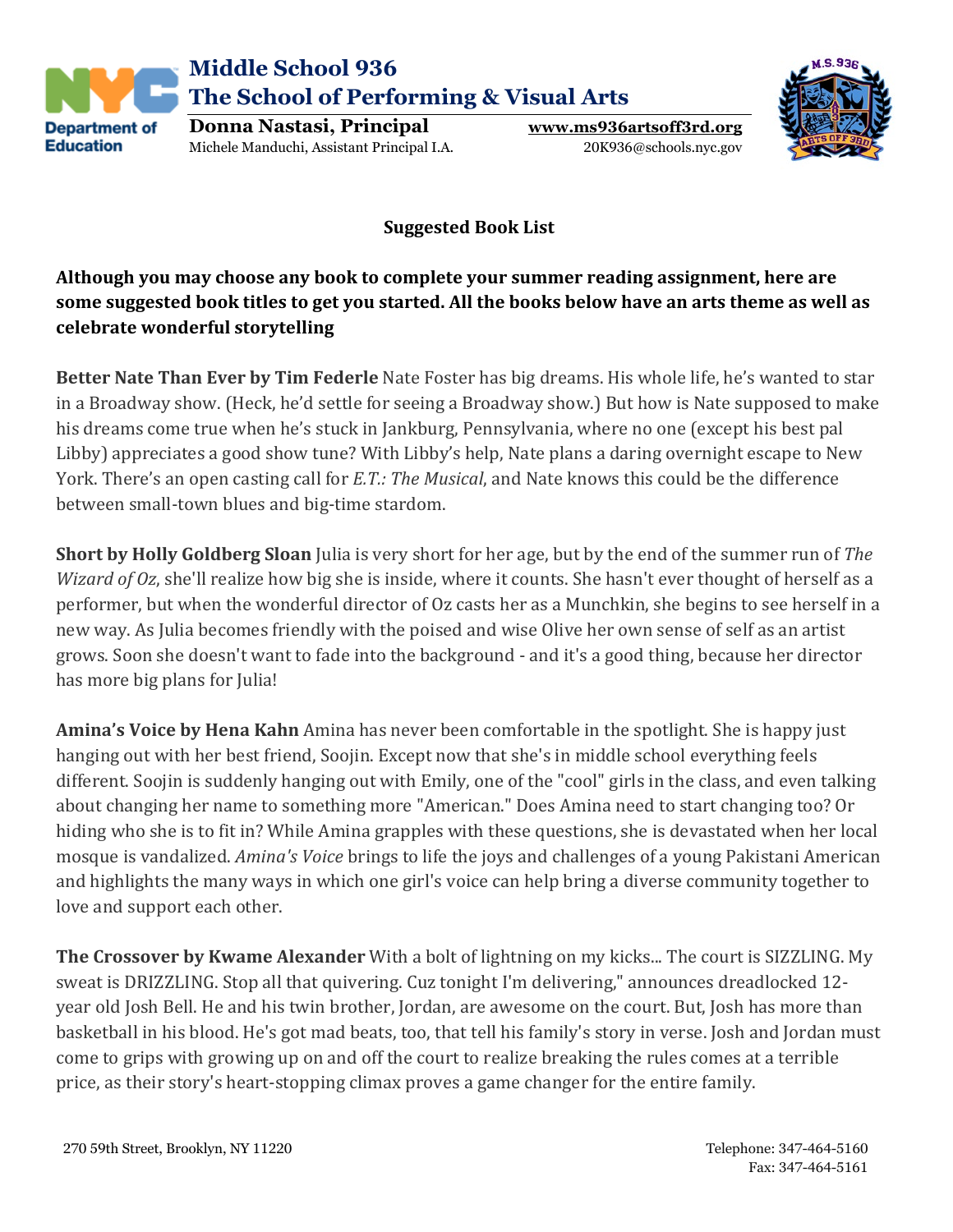**Another Word for Home by Jasmine Warga** Jude never thought she'd be leaving her beloved older brother and father behind, all the way across the ocean in Syria. However, when things in her hometown start becoming volatile, Jude and her mother are sent to live in Cincinnati with relatives. At first, everything in America seems too fast and too loud. The American movies that Jude has always loved haven't quite prepared her for starting school in the US - and her new label of "Middle Eastern," an identity she's never known before. But, this life also brings unexpected surprises - there are new friends, a whole new family, and a school musical that Jude might just try out for. Maybe America, too, is a place where Jude can be seen as she really is.

**The First Rule of Punk by Celia C. Perez** There are no shortcuts to surviving your first day at a new school - you can't fix it with duct tape like you would your Chuck Taylors. On day one, 12-year-old Malu (Maria Luisa, if you want to annoy her) inadvertently upsets Posada Middle School's queen bee, violates the school's dress code with her punk rock look, and disappoints her college-professor mom in the process. Her dad, who now lives a thousand miles away, says things will get better as long as she remembers the first rule of punk: Be yourself. The real Malu loves rock music, skateboarding, zines, and Soyrizo (hold the cilantro, please). And when she assembles a group of like- minded misfits at school and starts a band, Malu finally begins to feel at home. She'll do anything to preserve this, which includes standing up to an anti-punk school administration to fight for her right to express herself!

**From the Mixed-up Files of Mrs. Basil E. Frankweiler by E. L. Konigsburg** When suburban Claudia Kincaid decides to run away, she knows she doesn't just want to run *from* somewhere; she wants to run *to* somewhere - to a place that is comfortable, beautiful, and preferably elegant. She chooses the Metropolitan Museum of Art in New York City. Knowing that her younger brother, Jamie, has money and thus can help her with the serious cash flow problem, she invites him along. Once settled into the museum, Claudia and Jamie find themselves caught up in the mystery of an angel statue that the museum purchased at an auction for a bargain price of \$250. The statue is possibly an early work of the Renaissance master Michelangelo, and therefore worth millions. Or is it? Claudia is determined to find out. This quest leads Claudia to Mrs. Basil E. Frankweiler, the remarkable old woman who sold the statue, and to some equally remarkable discoveries about herself

**Theater Shoes by Noel Streatfield** When orphans Sorrel, Mark, and Holly are sent to live with their grandmother, a famous English actress, she enrolls them in the Children's Academy of Dancing and Stage Training, the same academy that made the orphans from *Ballet Shoes* famous so long ago. It's the chance of a lifetime, but the academy won't give the children the "proper" education their parents would have wanted. However, the children learn to love the academy when they find out that Sorrel has dramatic flair, Mark can sing, and Holly charms everyone with her adorable, impish ways. Maybe talent does run in the family.

**The New Kid by Jerry Craft** Seventh grader Jordan Banks loves nothing more than drawing cartoons about his life. But instead of sending him to the art school of his dreams, his parents enroll him in a